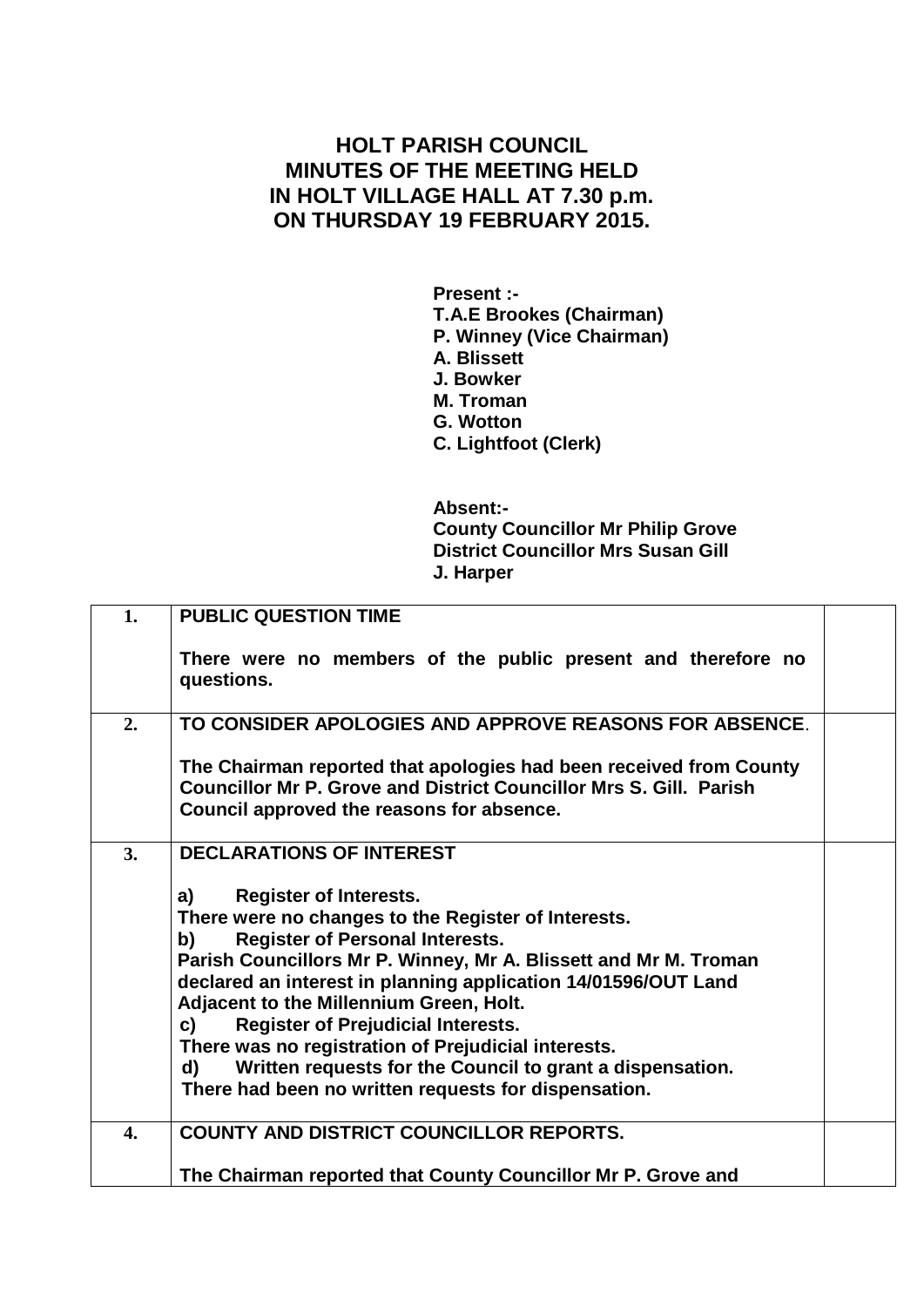|    | District Councillor Mrs S. Gill had reported no matters of note.                                                                                                                                                                                                                                                                                                                                                                                                                                                                                                                                                                                                                                                                                                                                                                         |            |
|----|------------------------------------------------------------------------------------------------------------------------------------------------------------------------------------------------------------------------------------------------------------------------------------------------------------------------------------------------------------------------------------------------------------------------------------------------------------------------------------------------------------------------------------------------------------------------------------------------------------------------------------------------------------------------------------------------------------------------------------------------------------------------------------------------------------------------------------------|------------|
| 6. | TO APPROVE THE MINUTES OF THE MEETING OF HOLT PARISH<br><b>COUNCIL HELD ON 15 JANUARY 2015.</b>                                                                                                                                                                                                                                                                                                                                                                                                                                                                                                                                                                                                                                                                                                                                          |            |
|    | The minutes of the Meeting of Holt Parish Council held on 15 January<br>2015 were approved by Parish Council and signed by The Chairman as<br>a true record.                                                                                                                                                                                                                                                                                                                                                                                                                                                                                                                                                                                                                                                                             |            |
| 7. | <b>PROGRESS REPORTS</b>                                                                                                                                                                                                                                                                                                                                                                                                                                                                                                                                                                                                                                                                                                                                                                                                                  |            |
|    | a) Superfast Broadband – progress report on village upgrade.<br>The Chairman reported that there had been no further progress on<br>updating box 1. He reminded Parish Council that a representative<br>from Worcester County Council faster broadband scheme would be<br>attending the March meeting of Parish Council.<br>b) County Councillor Divisional Funding - Parish Noticeboard<br>project.<br>The Chairman presented Parish Council with some examples of<br>designs of noticeboards suitable for locating outside the village hall.<br>Parish Council discussed the cost of the project. It was thought that<br>the total cost of the project including installation would be in the<br>region of £2000.00. The Clerk reported that she had submitted an<br>application to County Councillor Mr P. Grove for 50% of the total | <b>CL</b>  |
|    | project cost. To date she had not had a response from County<br>Councillor Mr P. Grove. The Clerk agreed to chase this up along with<br>alternative sources of funding such as Awards of All Lottery Funding.<br>c) Traffic calming - discussion on measures to address the issue<br>of speeding vehicles in the Parish.                                                                                                                                                                                                                                                                                                                                                                                                                                                                                                                 |            |
|    | Parish Council discussed the outcome of the last Parish Council<br>Meeting which had been attended by representatives of County<br>Highways, West Mercia Police and the Road Safety Partnership. The<br>Chairman agreed to do further research on the traffic calming options<br>available to Parish Council.<br>d) Broken glass in telephone box - status report.<br>The Clerk asked for clarification as to what action needed to be taken<br>in relation to the broken glass in the telephone box. Parish Council<br>agreed that The Clerk should contact Paul at Select Windows to<br>conduct the repairs. A budget of £120.00 was agreed for this.                                                                                                                                                                                  | <b>TAB</b> |
| 8. | <b>PLANNING</b><br>a) Applications Pending.<br>14/0156/OUT Land Adj. to The Millennium Green, Holt Heath<br>(Recommend Refusal)<br>The Clerk reported that there had been no further correspondence on<br>this application.<br>b) Approvals/Refusals.<br>There were no applications to discuss.<br>c) Other Planning Issues.                                                                                                                                                                                                                                                                                                                                                                                                                                                                                                             |            |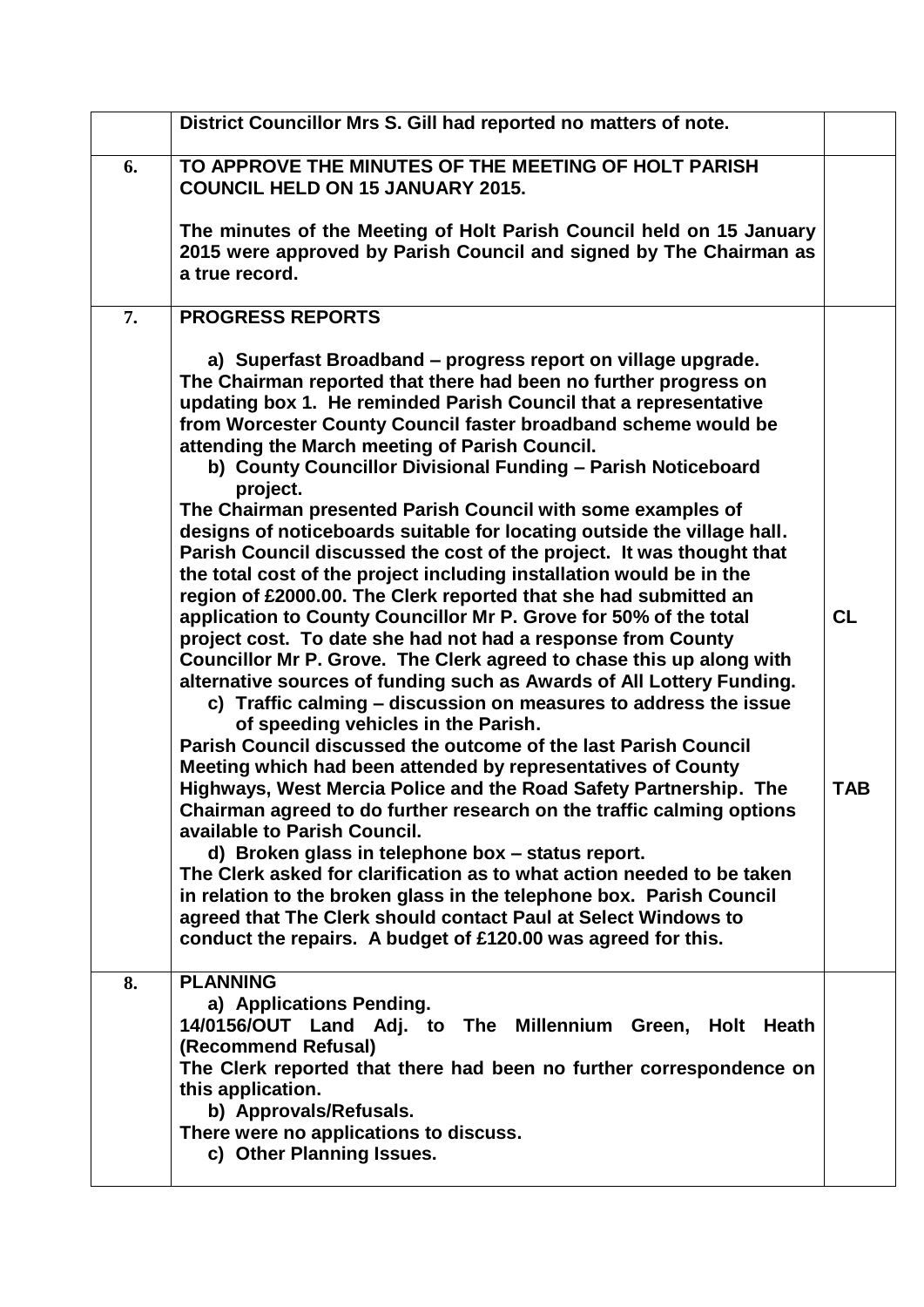| 9.  | <b>FINANCE</b>                                                            |            |
|-----|---------------------------------------------------------------------------|------------|
|     | a) To note the current bank balances.                                     |            |
|     | It was confirmed that the Deposit Account stood at £5,462.97p and the     |            |
|     | Current Account stood at £3,345.63p. The Clerk confirmed that these       |            |
|     | balances were before the issuance of the cheques listed below.            |            |
|     | b) To consider payments made in accordance with the attached              |            |
|     | schedule.                                                                 |            |
|     | The following cheques were approved and signed and the counterfoils       |            |
|     | and invoices initialled by 2 councillors; £1000.00 (Cheque No. 986) Holt  |            |
|     | Millennium Green (Annual grant), £60.00 (Cheque No. 987) Mr P             |            |
|     | Goodman (Signpost replacement), £246.00 (Cheque No. 988) Mr C. Jones      |            |
|     | (Lengthsman January 2015), £308.33 (Cheque No. 989) Mrs C Lightfoot       |            |
|     | (Clerk's salary - February 2015), £9.95 (Cheque No. 990) Mrs C. Lightfoot |            |
|     | (Clerk's expenses - February 2015).                                       |            |
|     | c) To review the actual spend against budget.                             |            |
|     | Parish Council agreed the bank reconciliation and this was signed by the  |            |
|     | Chairman. Parish Council noted the actual spend against budget.           |            |
|     |                                                                           |            |
| 10. | <b>CORRESPONDENCE FOR INFORMATION</b>                                     |            |
|     |                                                                           |            |
|     | The Clerk reported that the following correspondence of note had been     |            |
|     | received by Parish Council:-                                              |            |
|     | <b>Hallow Scout and Guide Group.</b>                                      |            |
|     | Parish Council noted the letter of thanks for the £100.00 donation made   |            |
|     | to Hallow Scout and Guide Group.                                          |            |
|     | • Tree Protection Officers report - School Lane.                          |            |
|     | The Chairman read the response from the Tree Protection Officer in        |            |
|     | relation to the trees on School Lane. The outcome of the report was to    |            |
|     | advise removal and replacement of 3 Cypress trees and for the Scots       | <b>TAB</b> |
|     | Pine to remain. The Chairman agreed to follow up this report with the     |            |
|     | resident who had raised the initial concerns relating to the trees and    |            |
|     | liaise with the Tree Protection Officer on behalf of Parish Council.      |            |
|     | <b>Holt Charities.</b>                                                    |            |
|     | The Chairman read out a letter from Rev. Robert Latham relating to        |            |
|     | resignation of Mr J Miles as a trustee on Holt Charities. Parish Council  |            |
|     | agreed to look further at the constitution of Holt Charities before       | <b>CL</b>  |
|     | appointing a replacement trustee. The Clerk was asked to respond to       |            |
|     | Rev Latham to this effect and bring a copy of the constitution to the     |            |
|     | next meeting of Parish Council.                                           |            |
|     | • Holt Churchyard.                                                        |            |
|     | The Chairman read out a letter from CM Dearing who expressed              |            |
|     | concerns in relation to the upkeep of their father's grave in Holt        |            |
|     | Churchyard. Parish Council discussed the contents of the letter and       | <b>CL</b>  |
|     | the accompanying photographs. It was agreed that the issue should be      |            |
|     | dealt with by Holt PCC and the information was therefore passed to Mrs    |            |
|     | G. Wotton in her capacity as a member of Holt PCC. The Clerk was          |            |
|     | asked to respond to CM Dearing informing them of the action taken.        |            |
|     | South Worcestershire Development Plan Consultations.                      |            |
|     | Parish Council noted details of consultations<br>on community             |            |
|     |                                                                           |            |
|     | infrastructure levy revised preliminary draft charging schedule, draft    |            |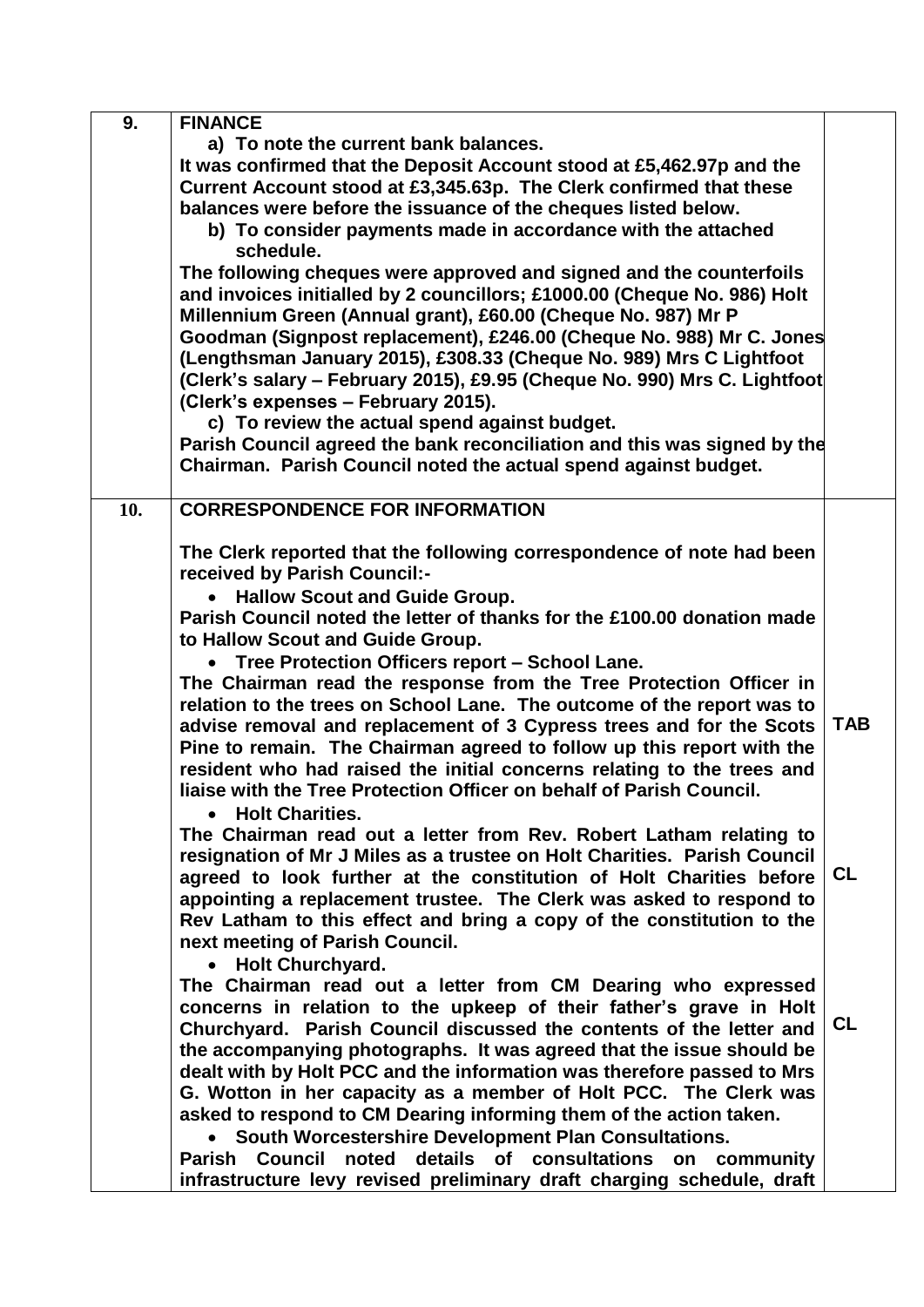|     | developer contributions supplementary planning document, affordable<br>housing supplementary planning document and potential traveller                                                                                                                                                                                                                                                                                                                                                                                                                                                  |                        |
|-----|-----------------------------------------------------------------------------------------------------------------------------------------------------------------------------------------------------------------------------------------------------------------------------------------------------------------------------------------------------------------------------------------------------------------------------------------------------------------------------------------------------------------------------------------------------------------------------------------|------------------------|
|     | sites.<br>WCC - Statement of Community Involvement.<br>$\bullet$                                                                                                                                                                                                                                                                                                                                                                                                                                                                                                                        |                        |
|     | Parish Council noted details of the publication of the above document.<br>MHDC - Details of candidate briefing for May 2015 elections.<br>It was agreed the Clerk and Mrs G. Wotton would try and attend this<br>event on 2 March 2015 on behalf of Parish Council.                                                                                                                                                                                                                                                                                                                     | <b>CL</b><br><b>GW</b> |
| 11. | CLERK'S REPORT ON URGENT DECISIONS SINCE THE LAST<br><b>MEETING</b>                                                                                                                                                                                                                                                                                                                                                                                                                                                                                                                     |                        |
|     | a) Parish Council elections 2015.<br>The Clerk reported that she had contacted CALC and they had agreed<br>to provide 400 copies of their "Guide to becoming a Parish Councillor"<br>for £20.00. Parish Council approved this cost and the Clerk was asked<br>to order the leaflets. The letter to accompany the leaflets was approved<br>by Parish Council with the amendment for the letter to be sent from the<br>Clerk as opposed to the Chairman. The Clerk agreed to make the<br>necessary amendments and the Chairman agreed to arrange delivery of<br>the letters and leaflets. | <b>CL</b>              |
| 12. | <b>COUNCILLORS REPORTS AND ITEMS FOR FUTURE AGENDAS</b>                                                                                                                                                                                                                                                                                                                                                                                                                                                                                                                                 |                        |
|     | <b>Parish Website.</b><br>$\bullet$<br>Parish Councillor Mr A. Blissett reported that the new Parish website<br>was now fully operational.<br><b>Highways issues.</b><br>$\bullet$                                                                                                                                                                                                                                                                                                                                                                                                      |                        |
|     | The Clerk was asked to contact County Highways to highlight the lorry<br>damage that was persistently occurring at the triangle at the junction.<br>Parish Council felt larger kerbing was needed to prevent the lorries<br>driving over this land. The Clerk was further asked to report the<br>dipping in the road by the mini roundabout.                                                                                                                                                                                                                                            | <b>CL</b>              |
|     | Property on corner of Woodbury Park.<br>The Clerk was asked to write to the resident at the property on the<br>corner of Woodbury Park to request that they cut back their<br>overhanging hedge.                                                                                                                                                                                                                                                                                                                                                                                        | <b>CL</b>              |
|     | <b>Residents Welcome Letter.</b><br>The Clerk was asked to review the Residents Welcome Letter and<br>update the telephone numbers and provide website addresses where<br>applicable.                                                                                                                                                                                                                                                                                                                                                                                                   | <b>CL</b>              |
|     | <b>Signs on School Lane.</b><br>Concerns were expressed that the signs on School Lane were<br>obstructing the sight line at the junction. Parish Council agreed to<br>review the position once the leaves are out.                                                                                                                                                                                                                                                                                                                                                                      |                        |
| 13. | <b>DATE OF NEXT MEETING</b>                                                                                                                                                                                                                                                                                                                                                                                                                                                                                                                                                             |                        |
|     | The date of the next Meeting of Parish Council was confirmed as 19                                                                                                                                                                                                                                                                                                                                                                                                                                                                                                                      |                        |